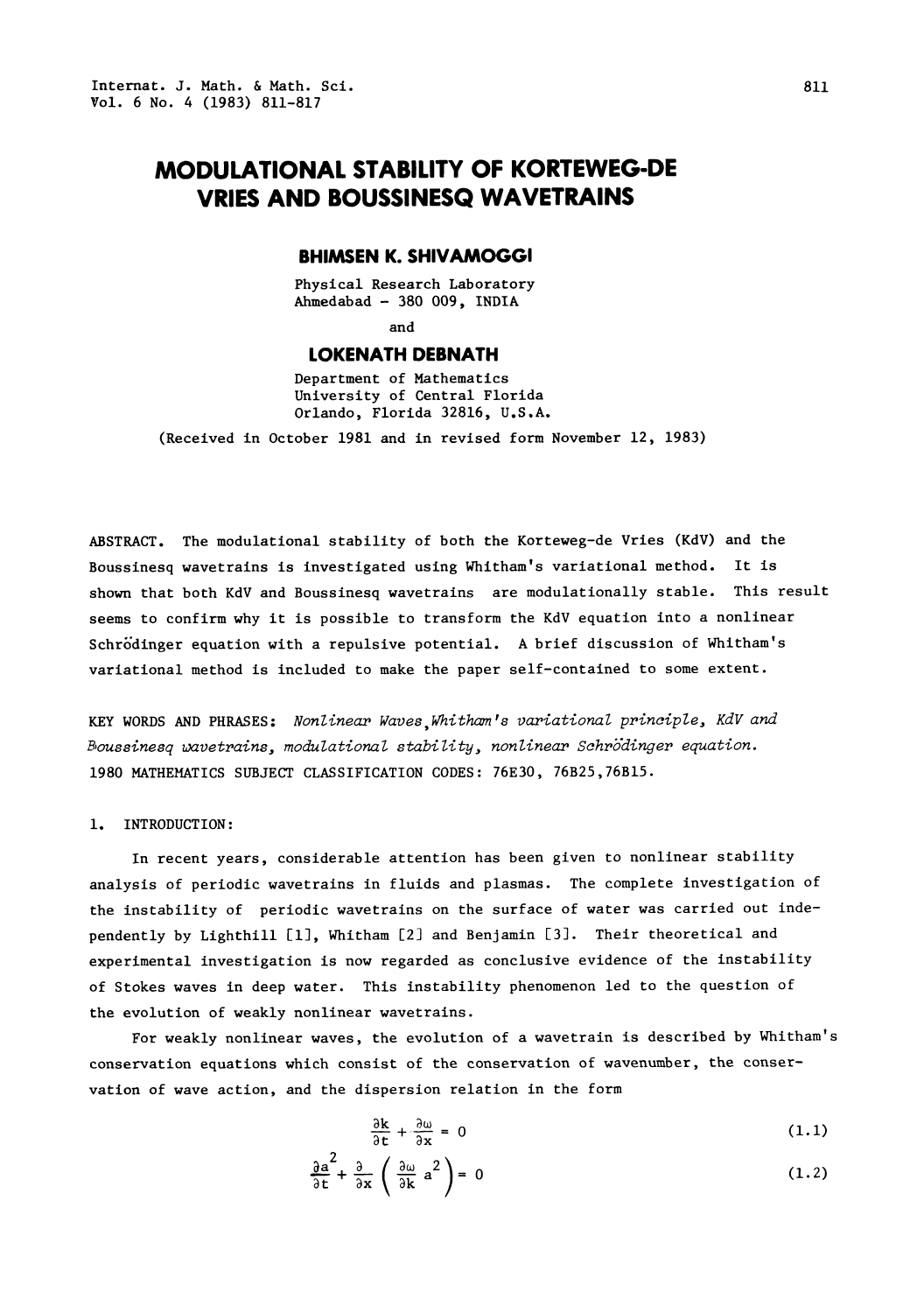$$
\omega = \sqrt{gk} \left( 1 + \frac{1}{2} k^2 a^2 \right) \tag{1.3}
$$

where k is the wavenumber,  $\omega$  is the frequency and a is the amplitude of the wavetrain. These equations are the leading order equations derivable from the Whitham averaged variational principle [4].

In order to investigate the evolution of Stokes waves in deep water, Chu and Mei [5-6] derived the modulation equations of Whitham's type for slowly varying waves as

$$
\frac{\partial a^2}{\partial t} + \frac{\partial}{\partial x} \left( -\frac{1}{2} W a^2 \right) = 0
$$
 (1.4)

$$
\frac{\partial W}{\partial t} + \frac{\partial}{\partial x} \left( -\frac{1}{4}W^2 + \frac{1}{4} a^2 + \frac{a_{xx}}{16a} \right) = 0, \qquad (1.5)
$$

Based upon these equations, they also conducted a numerical study of the nonlinear evolution of wave envelope in deep water. It was found that the wave envelope tends to disintegrate to multiple groups of waves each of which approaches a stable permanent envelope representing dynamical equilibrium.

It is interesting to point out that equations  $(1.4)$  -  $(1.5)$  can be combined to obtain the nonlinear Schrodinger equation. To prove this claim, we introduce a small

phase variation 
$$
\phi
$$
 defined by  $W = -2\phi_x$  so that (1.5) becomes  
\n
$$
-2\phi_{xt} + \frac{\partial}{\partial x} \left( -\phi_x^2 + \frac{1}{4} a^2 + \frac{a_{xx}}{16a} \right) = 0
$$
\n(1.6)

We now integrate (1.6) with respect to x and set the constant of integration to be zero to transform (1.6) in the form

$$
\phi_{\rm t} + \frac{1}{2} \phi_{\rm x}^2 - \frac{1}{8} a^2 - a_{\rm xx} / 32a = 0 \tag{1.7}
$$

Substituting  $\psi = a \exp(4i\phi)$  into (1.4) and (1.7), we find the nonlinear Schrödinger equation

$$
i\psi_{\mathbf{t}} + \frac{1}{8} \psi_{\mathbf{xx}} + \frac{1}{2} \psi |\psi|^2 = 0
$$
 (1.8)

For the small amplitude equations of Whitham's theory of slowly varying wavetrains including the effects of dissipation, it was shown by Davey [7] that the modulation of the wave is described by a more general nonlinear Schrödinger equation,

$$
i\psi_{t} + \frac{1}{2} \gamma \psi_{xx} - \alpha |\psi|^{2} \psi - i\Omega_{0i} \psi = 0
$$
 (1.9)

where  $\alpha$  and  $\gamma$  are complex constants and the last term on the left hand side represents dissipation.

Davey discussed a number of new and interesting points concerning the propagation of weak nonlinear waves. It was shown that equation  $(1.9)$  reduces to the KdV equation for purely dispersive long waves  $(k \rightarrow 0)$ . amd to the Burgers equation for long dissipative waves.

Taniuti and Wei [8] have presented a class of nonlinear partial differential equations which admit a reduction to tractable nonlinear equations such as the KdV and the Burgers equations. Their method of reduction is based on a singular perturbation expansion. They have shown that it is possible to transform the KdV equation into a nonlinear Schr6"dinger equation with a repulsive potential which is known not to lead to a modulational instability.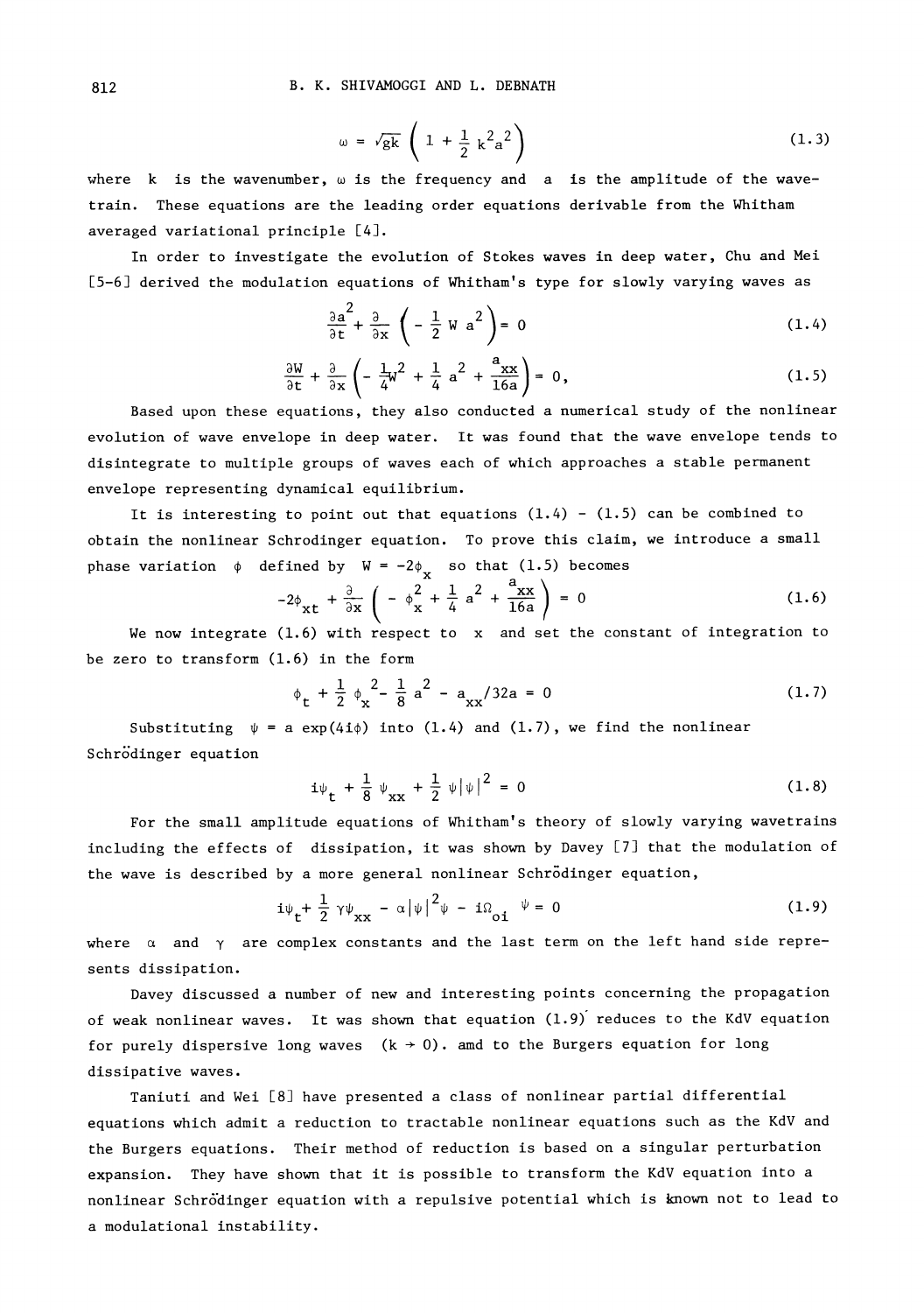Motivated by the above discussion, we find it interesting to examine the problems of modulational stability further. So the purpose of the present paper is to demonstrate the modulational stability of both KdV and Boussinesq wavetrains. We shall use Whitham's variational method.

#### 2. WHITHAM'S VARIATIONAL METHOD

In his pioneering work, Whitham [4] developed a general variational method to describe slow variations of amplitude, frequency, and wavenumber of nonuniform nonlinear wavetrain using a Lagrangian. In fact, he takes an average over the local oscillations in the medium, and prescribes an averaged variational principle with an appropriate Langrangian.

In cases where the governing equations admit uniform periodic wavetrains as solutions, Whitham [4] pointed out that the system can be derived from a Hamilton variational principle of the form,

$$
\delta \iint L(u_t, u_x, u) dx dt = 0
$$
 (2.1)

where L is the Lagrangian of the system and the dependent variable  $u \equiv u(x,t)$ .

It follows from  $(2.1)$  that the Euler - Lagrange equation is

$$
\frac{\partial \mathbf{t}}{\partial \mathbf{u}} \left( \frac{\partial \mathbf{u}}{\partial \mathbf{u}} \right) + \frac{\partial \mathbf{v}}{\partial \mathbf{x}} \quad \left( \frac{\partial \mathbf{u}}{\partial \mathbf{u}} \right) - \frac{\partial \mathbf{u}}{\partial \mathbf{u}} = 0 \tag{2.3}
$$

This is a second order partial differential equation for  $u(x,t)$ . If the equation has a periodic solution of the form

$$
u = U(\theta), \quad \theta = kx - \omega t \tag{2,4ab}
$$

it turns out that three parameters  $\omega, k, a$  are connected by a nonlinear dispersion relation

$$
D(\omega, k, a) = 0 \tag{2.5}
$$

In linear problems with the wavetrain solution  $u = U(\theta) = a e^{-i\theta}$ , the dispersion relation becomes independent of a.

For slowly varying dispersive wavetrains, the solution maintains the elementary form (2.4ab) but  $\omega$ ,k, and a are no longer constants so that  $\theta$  is not a linear function of x and t. The local wavenumber and frequency are defined by

$$
k = \Theta_{\mathbf{x}}, \quad \omega = -\Theta_{\mathbf{t}}.\tag{2.6ab}
$$

The parameters  $\omega$ , k and a are slowly varying functions of x and t. Thus (2.6ab) leads to a compatibility condition

$$
\frac{\partial k}{\partial t} + \frac{\partial \omega}{\partial x} = 0 \tag{2.7}
$$

This is indeed an equation for conservation of waves.

 $rac{\frac{\partial K}{\partial t} + \frac{\partial W}{\partial x}}{1} = 0$  (2.7)<br>is indeed an equation for conservation of waves.<br>If the period of the function  $u = U(\theta)$  is normalized to  $2\pi$ , the averaged Lagrangian is defined by

$$
\mathcal{L}(\omega, \mathbf{k}, \mathbf{a}) = \frac{1}{2\pi} \int_0^{2\pi} \mathbf{L} \, \mathrm{d}\Theta. \tag{2.8}
$$

Then the Whitham averaged variational principle is given by

$$
\delta \iint \mathcal{L}(\omega, k, a) dt dx = 0
$$
 (2.9)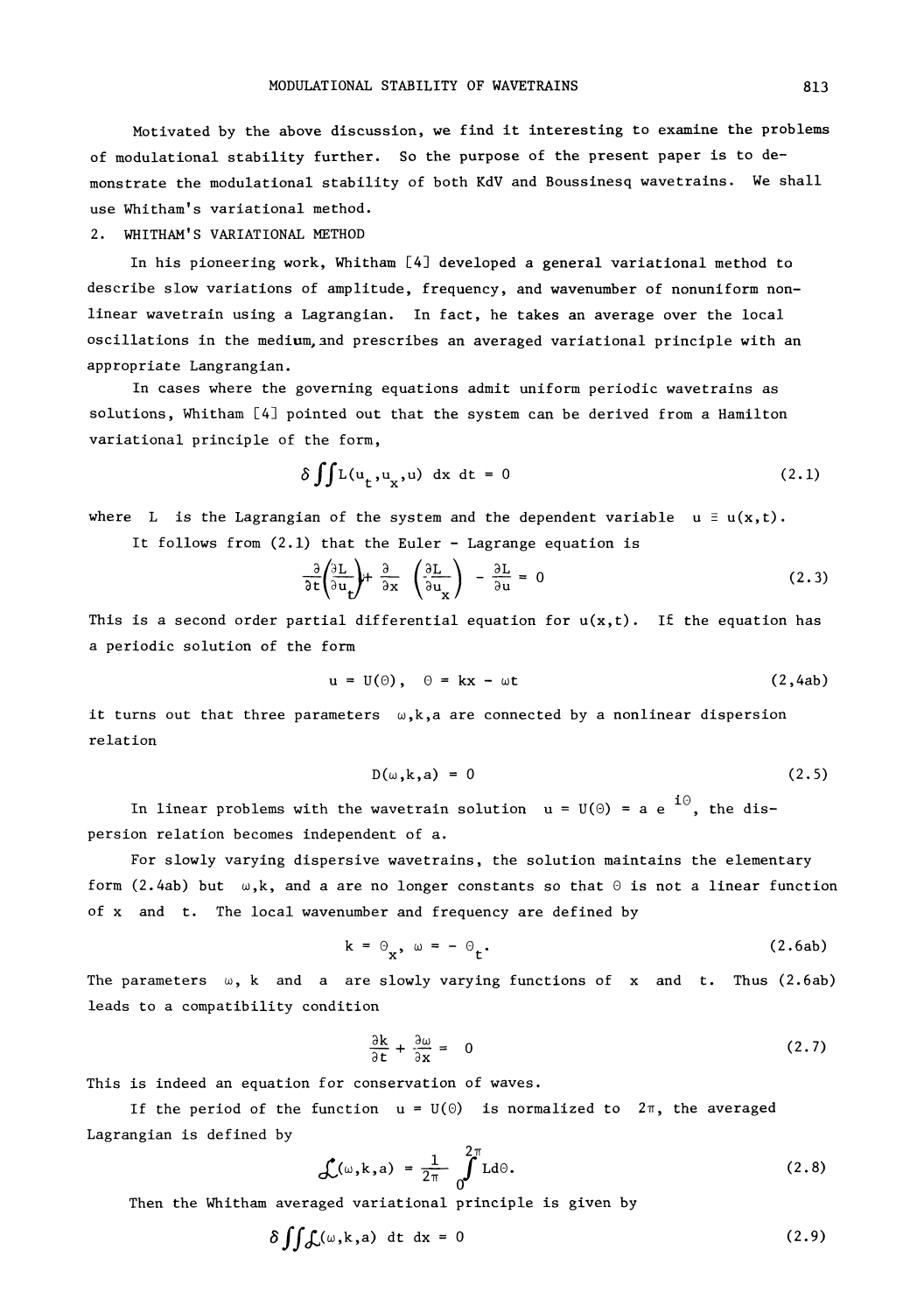This equation is then used to derive equations governing  $\omega, k$  and a. The Euler equations resulting from the independent variations  $\delta a$  and  $\delta \Theta$  are

$$
\delta a: \qquad \frac{\partial \mathcal{L}}{\partial a} = 0 \qquad (2.10)
$$

$$
\delta \Theta: \quad \frac{\partial}{\partial t} \left( \frac{\partial \mathcal{L}}{\partial \omega} \right) - \frac{\partial}{\partial x} \left( \frac{\partial \mathcal{L}}{\partial k} \right) = 0 \tag{2.11}
$$

Equation (2.10) turns out to be the dispersion relation.

## 3. MODULATIONAL STABILITY OF KdV WAVETRAINS

We consider the KdV equation in the form

$$
\phi_{\mathbf{t}} + \alpha \phi_{\mathbf{x}} + \beta \phi_{\mathbf{x} \mathbf{x} \mathbf{x}} = 0 \tag{3.1}
$$

where  $\phi = \phi(x,t)$  is the dependent variable.

This has the variational characterization

$$
\delta \iint \text{Ldt} \, dx = 0 \tag{3.2}
$$

where the Lagrangian L is given by

$$
L = \frac{1}{2} \psi_{t} \psi_{x} + \frac{1}{6} \alpha \psi_{x}^{3} - \frac{1}{2} \beta \psi_{xx}^{2}, \psi_{x} = \phi,
$$
 (3.3ab)  
For a weakly nonlinear slowly - varying oscillatory uncertain, we consider a

solution of the form

$$
\psi = \Psi(\Theta) = a(x,t) e^{i\Theta(x,t)}, \qquad (3.4)
$$

where  $\Theta_{\bf x} = {\bf k}({\bf x}, {\bf t})$  and  $\Theta_{\bf t} = -\omega({\bf x}, {\bf t})$  are slowly - varying functions of  ${\bf x}$  and  ${\bf t}$ . and still have the significance of a local wavenumber and local frequency.

Using (3.4), the expression for L assumes the form

$$
L = \frac{1}{2} k \left( \frac{1}{3} \alpha k^2 \Psi_0 - \omega \right) \Psi_0^2 - \frac{1}{2} \beta k^4 \Psi_{00}^2
$$
 (3.5)

We assume

$$
\Psi(\Theta) = \frac{b\Theta}{k} + a \quad \cos\Theta + a_2 \quad \cos 2\Theta + \dots \tag{3.6}
$$

where each term is of the higher order than the preceeding one.

In order to derive equations governing  $\omega, k, a_1, a_2$ , we take the average of the Lagrangian  $\:$  over the local oscillations, treating  $\:omega,\mathbf{k},\mathbf{a}_1,\mathbf{a}_2$  as constants. (This is in the spirit of Krylov - Bogliubov method. Bogliubov and Mitropolski [8] assume the average over the fast time scale in order to obtain equations governing the slowly - varying quantities). It turns out

$$
\overline{L} = \frac{1}{2\pi} \int_{0}^{2\pi} L \ d\theta \qquad (3.7)
$$

where  $L$  is given by  $(3.5)$ .

In view of (3.6), result (3.7) gives  
\n
$$
\overline{L} = \frac{1}{2} k \left( \frac{1}{3} \alpha b k - \omega \right) \frac{b^2}{k^2} + \frac{1}{2} k (\alpha b k - \omega) \frac{a_1}{2} + k (\alpha b k - \omega - 4 \beta k^3) a_2 - \frac{1}{2} a_1^2 a_2 + \dots (3.8)
$$

We next apply the Whitham averaged variational principle

$$
\delta \bar{\mathcal{L}} = \delta \int \int \bar{L}(\omega, k, a_1, a_2, \dots) dt dx = 0
$$
 (3.9)

This gives the following results corresponding to variations  $\delta a_1^2, \delta a_2^2, \ldots$  and  $\delta \Theta$ :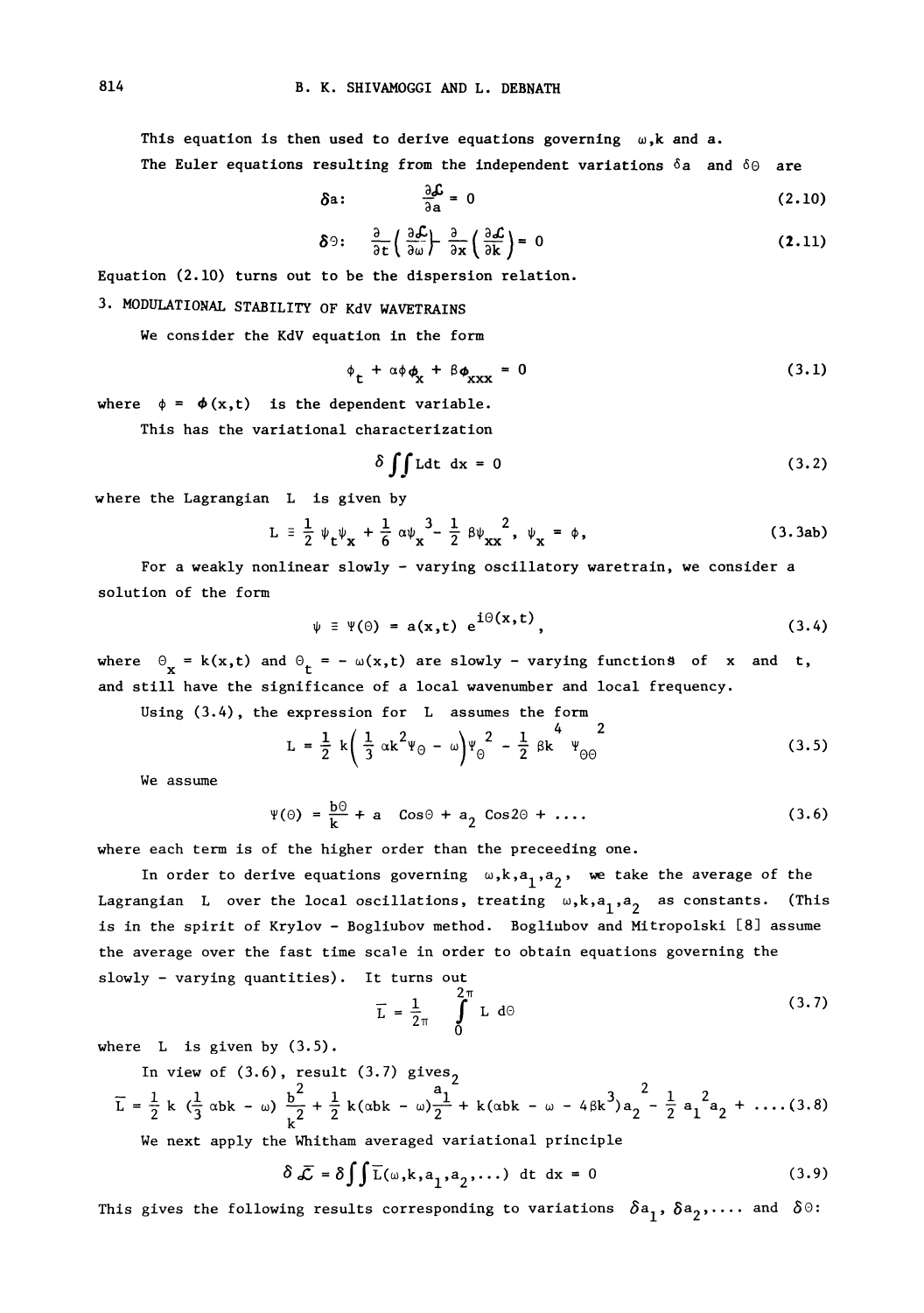$$
\delta \mathbf{a}_1: \quad \frac{\partial \mathcal{L}}{\partial \mathbf{a}_1} = 0 \tag{3.10}
$$

$$
\delta a_2: \quad \frac{\partial \mathcal{L}}{\partial a_2} = 0 \tag{3.11}
$$

$$
\delta \Theta: \quad \frac{\partial}{\partial t} \left( \frac{\partial \mathcal{L}}{\partial \omega} \right) - \frac{\partial}{\partial x} \left( \frac{\partial \mathcal{L}}{\partial k} \right) = 0 \tag{3.12}
$$

It follows from equation (3.11) that

$$
a_2 = a_1^{2}/[24k(\alpha b k - \omega - 4\beta k^3)]
$$
\nUsing (3.3), the expression for  $\overline{L}$  in (3.8) takes the form

\n(3.13)

2

$$
\overline{L} = \frac{b^2}{2k} \left( \frac{1}{3} \, \alpha b k - \omega \right) + \frac{1}{4} k a_1^2 (\alpha b k - \omega - \beta k^3) - (\alpha k^3)^2 a_1^4 / [24 \, x \, 24k (abk - \omega - 4\beta k^3) ] (3.14)
$$

This result can be used to obtain the explicit form of the dispersion relation (3.10) as

$$
(\alpha_{\rm bk} - \omega - \beta_{\rm k}^3) - \left[ \frac{8}{24 \times 24 k^2 (\alpha_{\rm bk} - \omega - 4 \beta_{\rm k}^3)} \right] a_1^2 = 0, \qquad (3.15)
$$

It is interesting to note that the first part in (3.15) corresponds to the linearized problem for the KdV equation, and the amplituds  $-$  dependent part in (3.15) represents the nonlinear effects. It also foliows from (3.15) that

$$
\omega \approx (\alpha b k - \beta k^3) + \frac{\alpha^2 k}{216\beta} a_1^2
$$
 (3.16)

If the disparsion relation for a nonlinear dispersive wave is of the form

$$
\omega = \omega_0(k) + \omega_2(k) a^2 \tag{3.17}
$$

then, according to Whitham's theory, the waves in question are modulationally unstable if  $\omega_2 < 0$ .

For the present case dealing with the KdV wavetrains, we obtain from (3.16):

$$
\omega_2 = \frac{\alpha^2 k}{2166} > 0.
$$
 (3.18)

This confirms the fact that the KdV wavetrain's are modulationally stable. This seems to explain why it is possible to transform the KdV equation into a nonlinear Schrödinger equation with a repulsive potential [8] which is known not to lead to a modulational ins tability.

#### 4. MODULATIONAL STABILITY OF BOUSSINESQ WAVETRAINS

We apply Whitham's variational method to the Boussinesq equation for investigation of modulational stability. We write the Boussinesq equation in the form

$$
\phi_{tt} - \phi_{xx} - \phi_{xxxx} - (\phi^2)_{xx} = 0.
$$
 (4.1)

This has the following variational representation

$$
\delta \int \int L \, dt \, dx = 0 \tag{4.2}
$$

where the Lagrangian L is

$$
L = \frac{1}{2} \psi_{tt} \psi_{xx} - \frac{1}{2} \psi_{xx}^2 + \frac{1}{2} \psi_{xxx}^2 + \frac{1}{3} \psi_{xx}^3, \qquad \phi = \psi_{xx}, \qquad (4.3ab)
$$

For a weakly-nonlinear slowly-varying wavetrain, we assume a solution of the form  $\psi = \Psi(\Theta) = a e^{i\Theta},$  (4.4)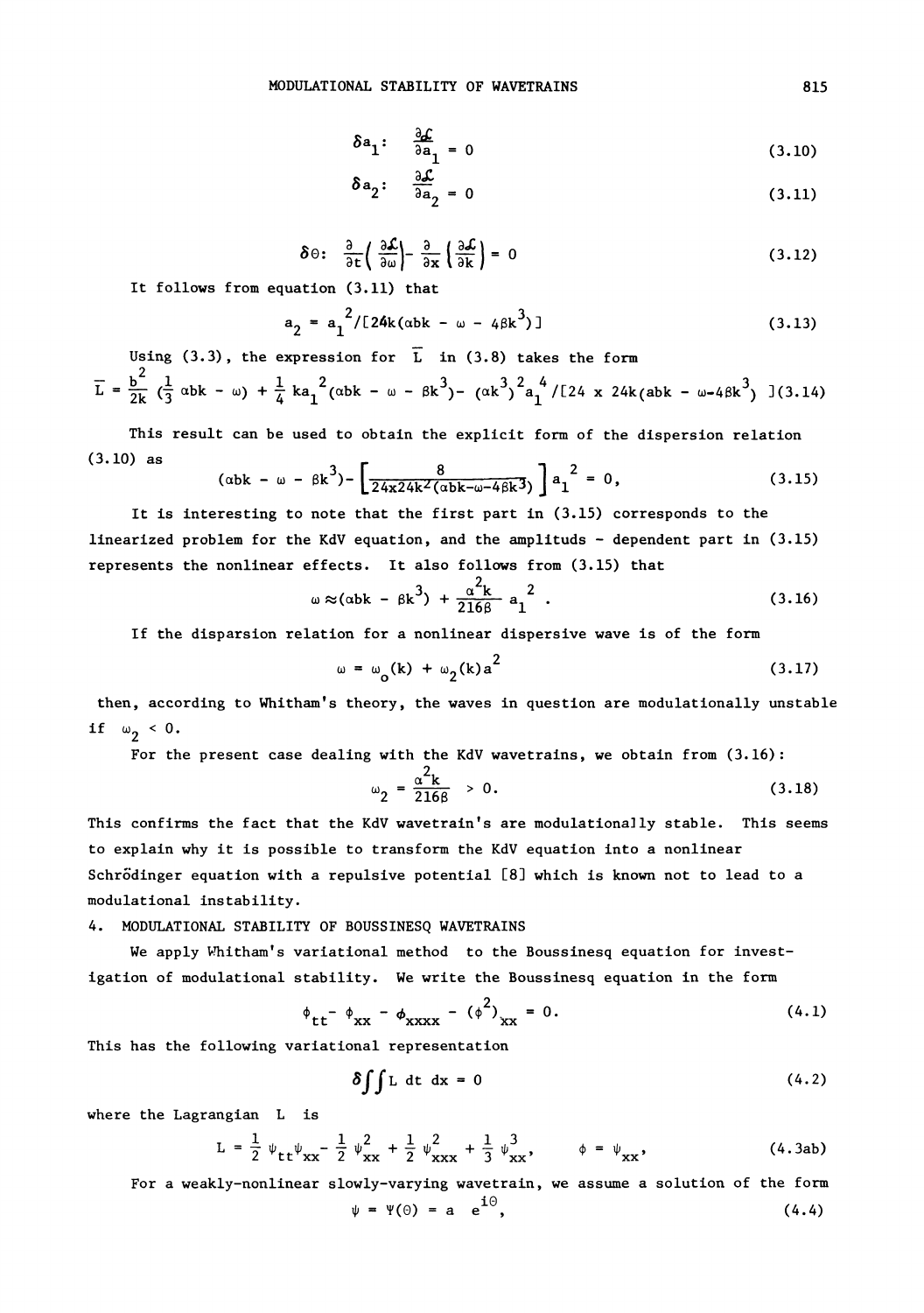where  $\Theta_{\mathbf{x}} = \mathbf{k}(\mathbf{x}, \mathbf{t})$ ,  $-\Theta_{\mathbf{t}} = \omega(\mathbf{x}, \mathbf{t})$ , and  $\mathbf{a} = \mathbf{a}(\mathbf{x}, \mathbf{t})$  are slowly - varying function of x and t.

In view of (4.4), the expression (4.3a) for L has the form

$$
L = \frac{1}{2} k^{2} (\omega^{2} - k^{2}) \psi_{\Theta}^{2} + \frac{1}{3} k^{6} \psi_{\Theta}^{3} + \frac{1}{2} k^{6} \psi_{\Theta\Theta}^{2}
$$
\n(4.5)

\nthe expansion of  $\Psi(\Theta)$  as

\n
$$
\Psi(\Theta) = a \cos \Theta + a \cos 2\Theta + a \cos 2\Theta + a \cos 2\Theta + a \cos 2\Theta + a \cos 2\Theta + a \cos 2\Theta + a \cos 2\Theta + a \cos 2\Theta + a \cos 2\Theta + a \cos 2\Theta + a \cos 2\Theta + a \cos 2\Theta + a \cos 2\Theta + a \cos 2\Theta + a \cos 2\Theta + a \cos 2\Theta + a \cos 2\Theta + a \cos 2\Theta + a \cos 2\Theta + a \cos 2\Theta + a \cos 2\Theta + a \cos 2\Theta + a \cos 2\Theta + a \cos 2\Theta + a \cos 2\Theta + a \cos 2\Theta + a \cos 2\Theta + a \cos 2\Theta + a \cos 2\Theta + a \cos 2\Theta + a \cos 2\Theta + a \cos 2\Theta + a \cos 2\Theta + a \cos 2\Theta + a \cos 2\Theta + a \cos 2\Theta + a \cos 2\Theta + a \cos 2\Theta + a \cos 2\Theta + a \cos 2\Theta + a \cos 2\Theta + a \cos 2\Theta + a \cos 2\Theta + a \cos 2\Theta + a \cos 2\Theta + a \cos 2\Theta + a \cos 2\Theta + a \cos 2\Theta + a \cos 2\Theta + a \cos 2\Theta + a \cos 2\Theta + a \cos 2\Theta + a \cos 2\Theta + a \cos 2\Theta + a \cos 2\Theta + a \cos 2\Theta + a \cos 2\Theta + a \cos 2\Theta + a \cos 2\Theta + a \cos 2\Theta + a \cos 2\Theta + a \cos 2\Theta + a \cos 2\Theta + a \cos 2\Theta + a \cos 2\Theta + a \cos 2\Theta + a \cos 2\Theta + a \cos 2\Theta + a \cos 2\Theta + a \cos 2\Theta + a \cos 2\Theta + a \cos 2\Theta + a \cos 2\Theta + a \cos 2\Theta + a \cos 2\Theta + a \cos 2\Theta + a \cos 2\Theta + a \cos 2\Theta + a \cos 2\Theta + a \cos
$$

We also assume the expansion of  $\Psi(\Theta)$  as

$$
\Psi(\Theta) = a_1 \cos \Theta + a_2 \cos 2\Theta + \ldots \qquad (4.6)
$$

where each term is of higher order than the preceeding one.

A procedure similar to that described by results 
$$
(3.7) - (3.8)
$$
 yields

$$
\overline{\mathbf{L}} = \frac{1}{2\pi} \int_{0}^{2\pi} \mathbf{L} \, \mathrm{d}\Theta \tag{4.7}
$$

where

$$
\overline{L} = \frac{1}{2} k^{2} (\omega^{2} - k^{2}) (\frac{1}{2} a_{1}^{2} + 8 a_{2}^{2}) + k^{6} a_{1}^{2} a_{2} + \frac{1}{2} k^{6} (\frac{1}{2} a_{1}^{2} + 32 a_{2}^{2}) + \dots
$$
 (4.8)

As before, we apply the Whitham averaged variational principle

$$
\delta \iint \overline{L}(\omega, k, a_1, a_2, \dots) dt \ dx = 0 \tag{4.9}
$$

from which one can obtain the following results corresponding to variations  $\delta a_1, \delta a_2$  $\cdots$  and  $\delta\Theta$ :

$$
\delta \mathbf{a}_1: \quad \frac{\partial \mathcal{L}}{\partial \mathbf{a}_1} = 0 \tag{4.10}
$$

$$
\delta a_2: \quad \frac{\partial \mathcal{L}}{\partial a_2} = 0 \tag{4.11}
$$

$$
\delta \Theta: \frac{\partial}{\partial t} \left( \frac{\partial \mathcal{L}}{\partial \omega} \right) - \frac{\partial}{\partial x} \left( \frac{\partial \mathcal{L}}{\partial k} \right) = 0 \tag{4.12}
$$
\n
$$
a_0 = -\frac{1}{24} a_1^2 \tag{4.13}
$$

Equation  $(4.11)$  gives

$$
a_2 = -\frac{1}{24} a_1^2 \tag{4.13}
$$

so that  $(4.8)$  becomes  $2^2$ 

$$
\overline{L} = \left[\frac{1}{2} k^2 (\omega^2 - k^2) + \frac{k^6}{2} \right] \frac{a_1^2}{2} - \left[-\frac{k^2}{144} (\omega^2 - k^2) + \frac{k^6}{24} - \frac{k^6}{36}\right] a_1^4
$$
 (4.14)

This result is used to deduce the explicit form of the dispersion relation (4.10) as 4

$$
k^{2} + \frac{k}{2} \int \frac{1}{2} - \left[ -\frac{k}{144} (\omega^{2} - k^{2}) + \frac{k}{24} - \frac{k}{36} \right] a_{1}
$$
 (4.14)  
ce the explicit form of the dispersion relation (4.10) as  

$$
(\omega^{2} - k^{2} + k^{4}) - \frac{k^{4}}{6} a_{1}^{2} = 0
$$
 (4.15)

 $(\omega - k^2 + k^2) - \frac{2\pi}{6} a_1^2 = 0$  (4.15)<br>It is noted that the first term in (4.15) corresponds to the linearized dispersion<br>relation, and the second term in (4.15) represents the nonlinear effects. It follows It is noted that the first term in (4.15) corresponds to the linearized dispersion  $from (4.15) that$ 

$$
\omega \approx (k^2 - k^4)^{\frac{1}{2}} + \frac{k^4}{12(k^2 - k^4)^{\frac{1}{2}}} a_1^{2}
$$
 (4.16)

Comparing this result with  $(3.17)$ , we conclude that

$$
\omega_2 = \frac{k^4}{12(k^2 - k^4)^3} > 0 \tag{4.17}
$$

This means that the Boussinesq wavetrains are also modulationally stable.